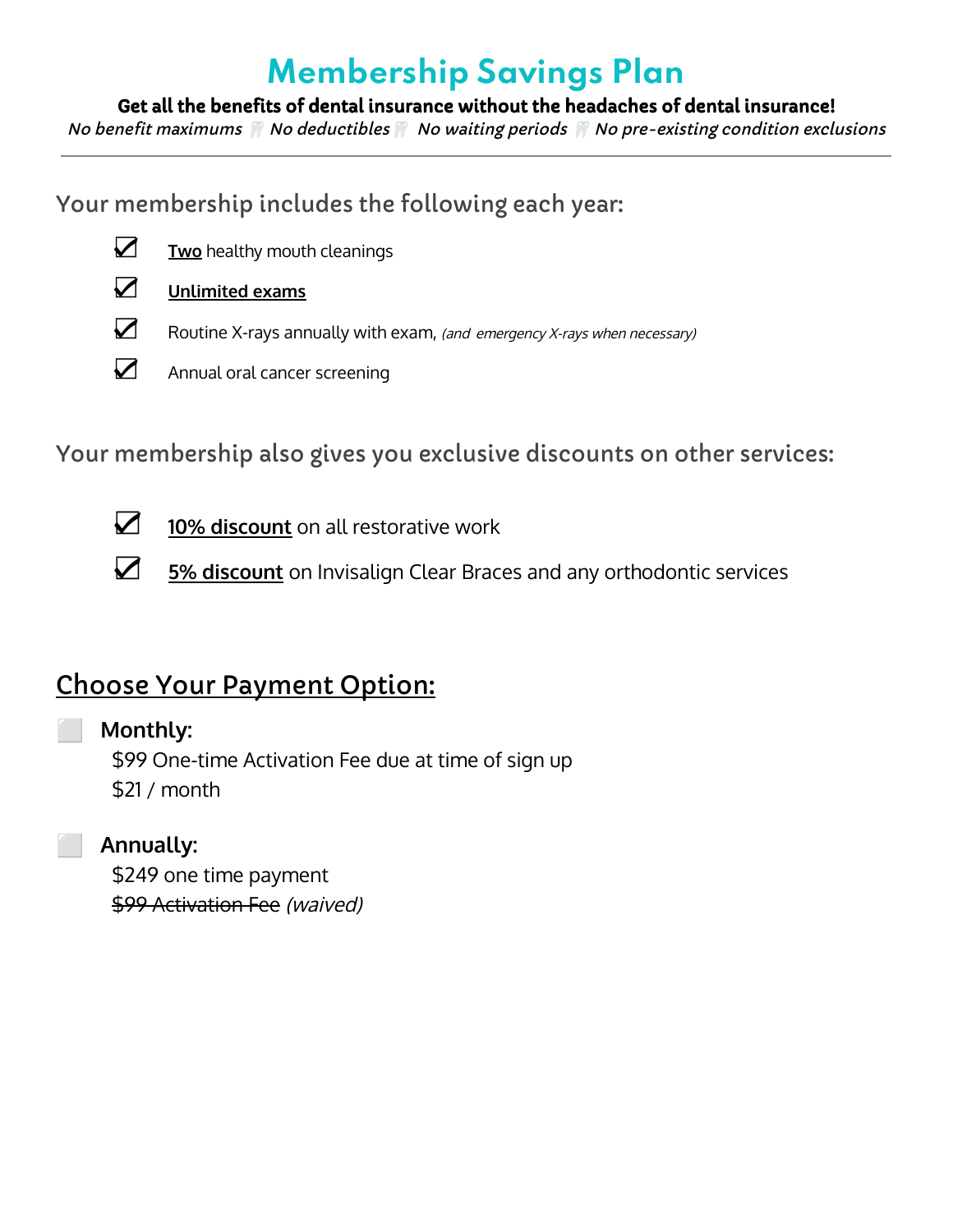### **Terms of Agreement**

#### **Explanation of Charges and Conditions of Benefits**

Your benefits run for one full year from the date this document is signed, must be used in that time period, and are non-transferable to any other party. Unused services expire at the end of the term and cannot be rolled over.

By signing below, you are acknowledging that you are aware the benefits of this membership cannot be combined with insurance or any other discount plans or offers, and that this membership is not an insurance plan. Your membership is non-refundable at the point any services have been rendered. All benefits you are entitled to are expressed in the above list and no other benefits have been promised or implied at any point. Discount services extend only to services offered within this office, are at the doctor's discretion, and do not extend to any procedure referred to a specialist. The discounted rate is based on the office's "Usual and Customary Rate" (UCR) for a specific procedure, which is subject to change.

#### **Early Termination Notice**

To ensure your benefits, the membership plan will automatically renew for the next 12 months until cancelled. *If the Dental Membership Savings Plan is cancelled during the term of agreement, any discounts previously given, or benefits received, during that term will be removed and the outstanding balance will be due immediately.*

If Membership Plan cancellation results in a balance being due on your account, the full balance will be run on the payment method associated with your Membership Plan.

All fees for dental services are due at the time of service. Fees for prosthodontic (dentures) and indirect restorations (crowns, bridges, veneers, inlays, on-lays) are due on the preparation/impression appointment.

Initials

 $\mathcal{L}_\text{max}$  , where  $\mathcal{L}_\text{max}$ 

#### **Automatic Payment Authorization**

I understand that this authorization will remain in effect until I cancel it in writing, and I agree to notify the practice in writing of any changes in my account information or termination of this authorization at least 15 days prior to the next billing date. The billing date will be on the same day each month, starting one month from the initiation of this agreement. If the above noted payment dates fall on a weekend or holiday, I understand that the payments may be executed on the next business day. For ACH debits to my checking/savings account, I understand that because these are electronic transactions, these funds may be withdrawn from my account as soon as the above noted periodic transaction dates. In the case of an ACH Transaction being rejected for Non Sufficient Funds (NSF) I understand that the practice may, at its discretion, attempt to process the charge again within 30 days, and agree to an additional \$20 charge for each attempt returned NSF which will be initiated as a separate transaction from the authorized recurring payment. I acknowledge that the origination of ACH transactions to my account must comply with the provisions of U.S. law. I certify that I am an authorized user of this credit card/bank account and will not dispute these scheduled transactions with my bank or credit card company; so long as the transactions correspond to the terms indicated in this authorization form.

Initials

 $\mathcal{L}_\text{max}$  , where  $\mathcal{L}_\text{max}$